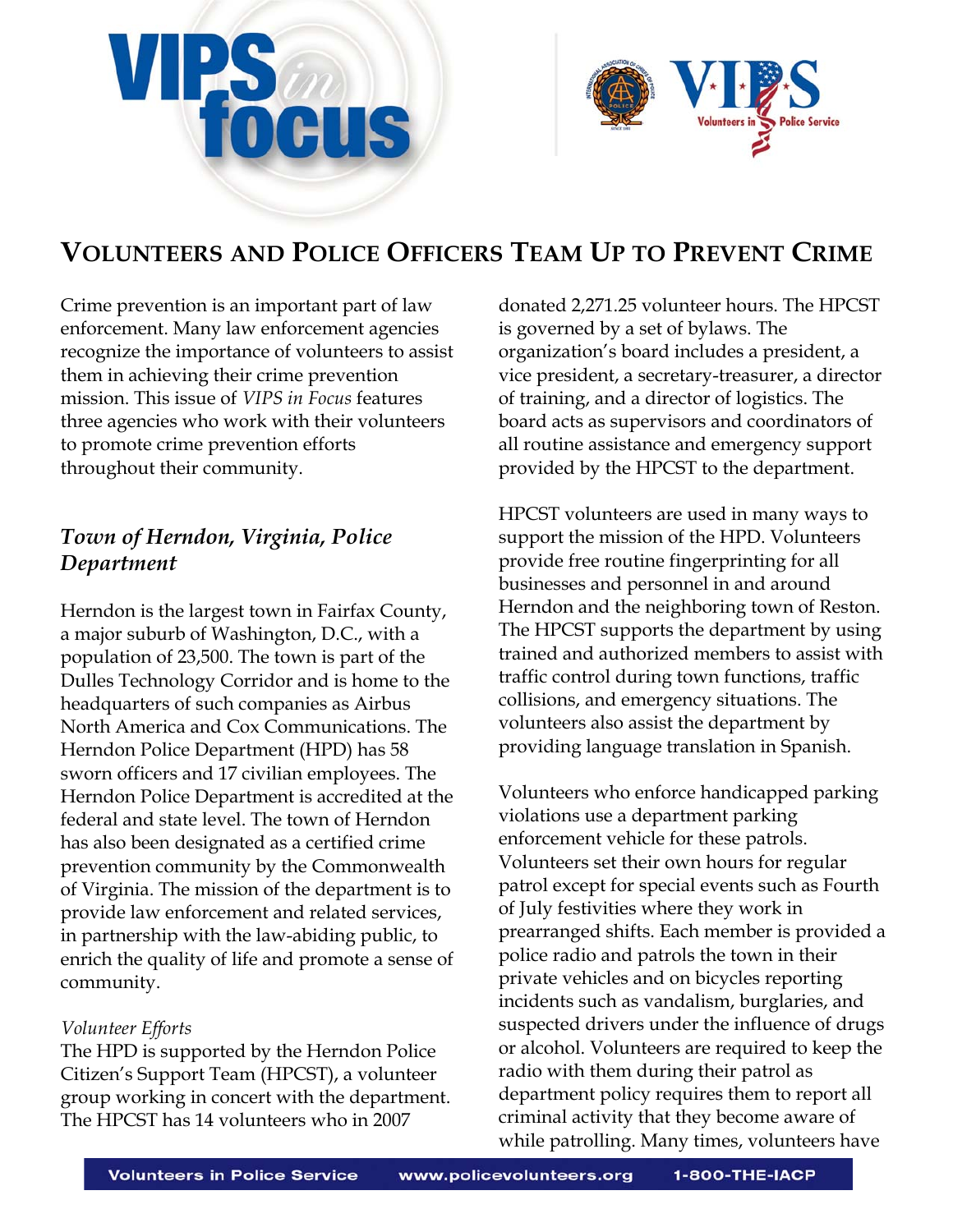reported incidents that have occurred during their personal time.

*Recruitment, Screening, and Training*  Volunteers for HPCST are recruited in a variety of ways. Information about the HPCST is provided at community events and during Herndon's Citizens Police Academy. Volunteers and officers who come in contact with citizens who are looking to perform police-related volunteer work refer them to the HPCST.

Membership is open to any Virginia resident who agrees to comply with the regulations, policies, and guidelines of the team and the department. All prospective volunteers must complete an application and have their fingerprints taken. Following an extensive background check on each applicant, favorable candidates interview with the HPCST board. Recommendations are given to the chief of police, who conducts a final interview with the prospective volunteers. If the chief recommends the candidates, they are then invited to attend an HPCST meeting where team members vote to approve or deny their membership. If approved, volunteers must satisfactorily complete recruit training and the required probationary period of one year. After the probationary period, volunteers must be voted on by HPCST to earn full membership. The HPCST bylaws allow for a maximum of 20 volunteers at any time.

HPCST volunteers are trained to help with traffic control, patrol, emergency management, surveillance, crowd control, and crime scene perimeter control. Volunteers are also trained in National Incident Management System (NIMS) guidelines and proper radio procedures. Some HPCST volunteers are also trained in cardiopulmonary resuscitation (CPR). Volunteers who wish to work in bicycle patrol

or handicapped parking enforcement receive additional training. Most HPCST training is conducted by the police department.

## *Program Activities*

In addition to the volunteer work for the department, some members of HPCST sit on the board of the Herndon Crime Prevention Council (HCPC), which educates citizens on crime prevention and their responsibilities to reduce crime. The HCPC provides specialized crime prevention training, promotes the formation of neighborhood, business, and fleet watches, and serves as a liaison between the police department and citizens. The council also provides safety training, educates the community about gang activity, and works with the community regarding neighborhood safety.



#### *Contributions*

Through the work of HCPC and HPCST volunteers, the town has 14 Neighborhood Watch programs and two business watch programs. The McGruff House®**1** program has been established as a way for neighbors to promote the well-being of children and to be of help in emergencies. The Herndon Police Department, with support of the HPCST and the HCPC, coordinates activities surrounding National Night Out, an event designed to generate participation in local crime prevention efforts and strengthen neighborhood spirit and police-community partnerships. HCPC also provides information through meetings and brochures to the community on crime prevention topics such as personal and home

**<sup>1</sup>**McGruff House ® Program is a registered mark of the National Crime Prevention Council. A McGruff House is a temporary haven for children who find themselves in frightening or dangerous situations. Children are told that they can go to a specially marked McGruff House, which might be a house, a townhouse, an apartment, or a mobile home, any time they sense danger as they go to and from school or are playing in the neighborhood.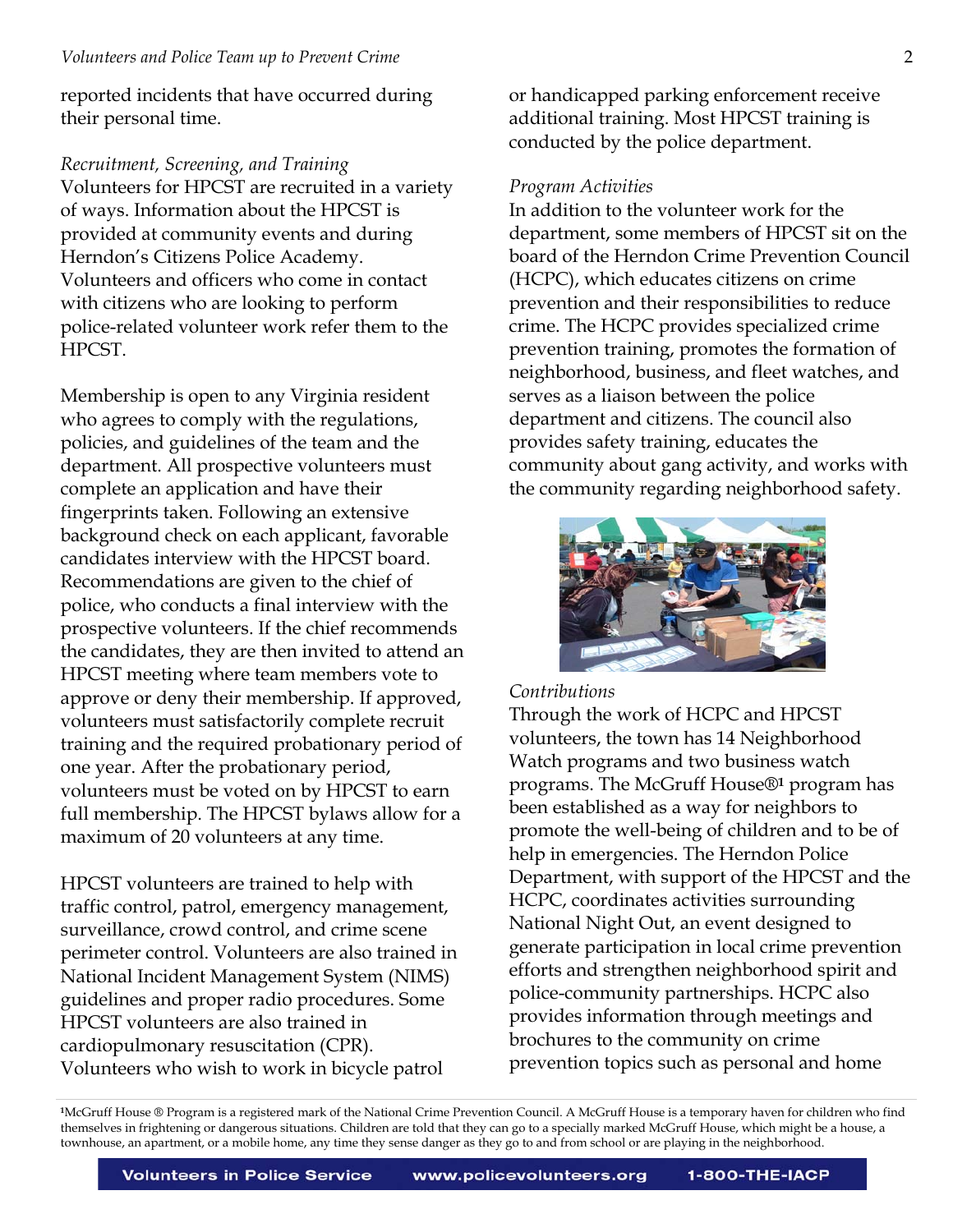security, child safety, business security, and cybercrime.

In the 30 years that the HPCST has been in existence, several members of the team have received awards from the town of Herndon, the Herndon Police Department, and the Northern Virginia Crime Prevention Association. The group has been featured in numerous articles.

## *Lakewood, Colorado, Police Department*

With a population of approximately 144,000, Lakewood is the fourth most populous city in Colorado and, according to a 2005 U.S. Census Bureau estimate, the 164<sup>th</sup> most populous city in the United States. The Lakewood Police Department (LPD) has 311 sworn officers and 146 civilian employees.

#### *Volunteer Efforts*

From 1984 until 1994, volunteers with the Lakewood Police Department did clerical work exclusively. The responsibilities of the volunteers have expanded to include geographic information system (GIS) mapping, translation, surveillance and extra patrol, handicap parking enforcement, Neighborhood Watch, crime victim follow-up, victim assistance, community talks, neighborhood radar speed patrol, assistance to stranded motorists, fingerprinting, information dissemination at events, pedestrian traffic control at large events, tours, follow-up on runaways, assistance to school resource officers, Project Lifesaver**2** program administration, and assistance with holiday programs for senior citizens and underprivileged children. About half of the department's volunteers activities include crime prevention efforts. Its 116 volunteers contributed more than 14,800 hours in 2007.

*Recruitment, Screening, and Training* 

Potential volunteers are recruited from a variety of different sources, such as the city Web site, the Volunteer Match Program, and advertisements on the local cable TV channel. For volunteer positions other than office work, anyone who would like to volunteer must attend the police department's 10-week citizen police academy. The graduating class of the citizen police academy is encouraged to volunteer with the department and many graduates do.

All prospective volunteers are required to pass a Colorado Crime Information Center background check, which complies with the NCIC background check. Additionally, they must provide references and undergo a polygraph examination.

In addition to completing the citizen police academy, all volunteers who work outside the office must become proficient in the use of a police radio and know the department's basic rules, regulations, and safety procedures before they receive their first volunteer assignment. Volunteers who drive a city-owned vehicle must also pass a defensive driving course. Some volunteers get specialized training related to their assignments. For example, the neighborhood speeds watch volunteers receive radar training.

#### *Program Activities*

The Neighborhood Watch participants act as extra eyes and ears to prevent crime throughout the city. They receive training on how to recognize criminal activities and how to work with the police to eliminate criminal activities in their neighborhoods. Neighborhood Watch volunteers maintain current records and ensure that neighborhood programs remain active. On a weekly, monthly, and yearly basis, two

**<sup>2</sup>**By forming partnerships with local law enforcement and public safety organizations, Project Lifesaver deploys specially trained teams with the most reliable technology available to quickly locate and return wandering adults and children to their families and caregivers. Clients that are enrolled in the Project Lifesaver program wear a personalized wristband that emits a tracking signal. When caregivers notify the local Project Lifesaver agency that the person is missing, a search and rescue team responds to the wanderer's area and starts searching with the mobile locater tracking system.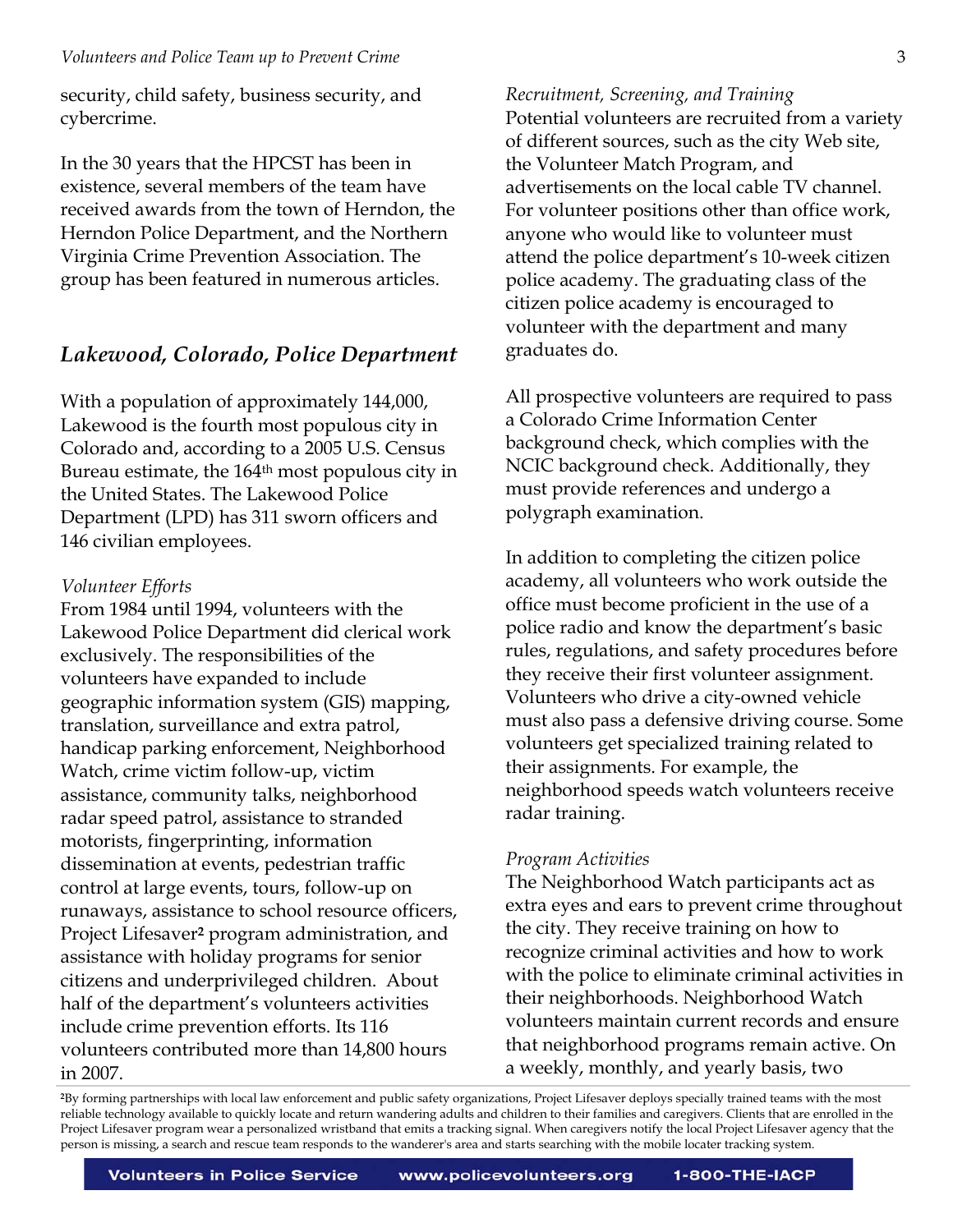#### *Volunteers and Police Team up to Prevent Crime* 4

volunteers provide GIS-formatted crime statistics on burglaries, auto thefts, and criminal trespass in the city. The volunteers mount and frame large maps of the plotted crime statistics for detectives and other officers to use for community presentations. These maps can quickly show where active Neighborhood Watch groups exist and what crimes are occurring in their neighborhood. Over time, GIS-formatted statistics can show the success of a Neighborhood Watch program reducing crime. Additionally, this information is posted on the city's Web page for all residents to view and can help residents develop strategies to avoid becoming a victim.



Volunteers provide a service to the department and community during all hours of the day. One group of volunteers patrols multi-family housing parking lots in the early mornings looking for unattended, running vehicles. This happens regularly on cold mornings. Volunteers hand out brochures to residents and leave brochures on cars that discuss the risk of car theft with unattended cars.

#### *Contributions*

Volunteers help the Lakewood Police Department provide better and timelier service to the city. The GIS-mapping statistics provided by volunteers have strengthened Neighborhood Watch groups' efforts to prevent crime. Overall, the volunteers have helped to bring a citizen's perspective to the sworn personnel.

## *Billings, Montana, Police Department*

Billings, Montana, is the largest city in a 500 mile radius comprising south-central and eastern Montana and northern Wyoming. The city serves as a shopping and accommodation center for area residents and highway travelers. The Billings Police Department (BPD) serves a population of more than 100,000 spread out over 40 square miles with a staff of 133 sworn officers and 25 civilian employees.

#### *Volunteer Efforts*

The BPD has 86 active volunteers, including 24 BPD volunteers that work in the crime prevention division. Volunteers in the report writing center take police reports on cold thefts, vandalism, traffic violations, identity theft, and lost and found property. Adults with outstanding warrants for traffic violations or misdemeanors are contacted by volunteers. Volunteers in the report writing center also telephone victims to follow up on their burglary, theft, or vandalism case and answer questions they may have for the BPD. The special projects division volunteers serve multiple functions, including high-level computer programming. The volunteer patrol unit division is responsible for the abandoned vehicle program and the speed trailer program. The unit deals with an average of 225 abandoned vehicle reports per month overall. Volunteers contributed more than 12,900 hours in 2007. The ages of BPD volunteers range from 15 to 81; the average age is 49.

#### *Recruitment, Screening, and Training*

Volunteers are recruited through a variety of methods. The most valuable way for BPD to recruit volunteers is through the citizen police academy, which is held twice a year and averages 20 people per class. The department advertises in the local newspaper, produces a recruitment brochure, and promotes the volunteer program during the Crime Prevention Division's special events. Word of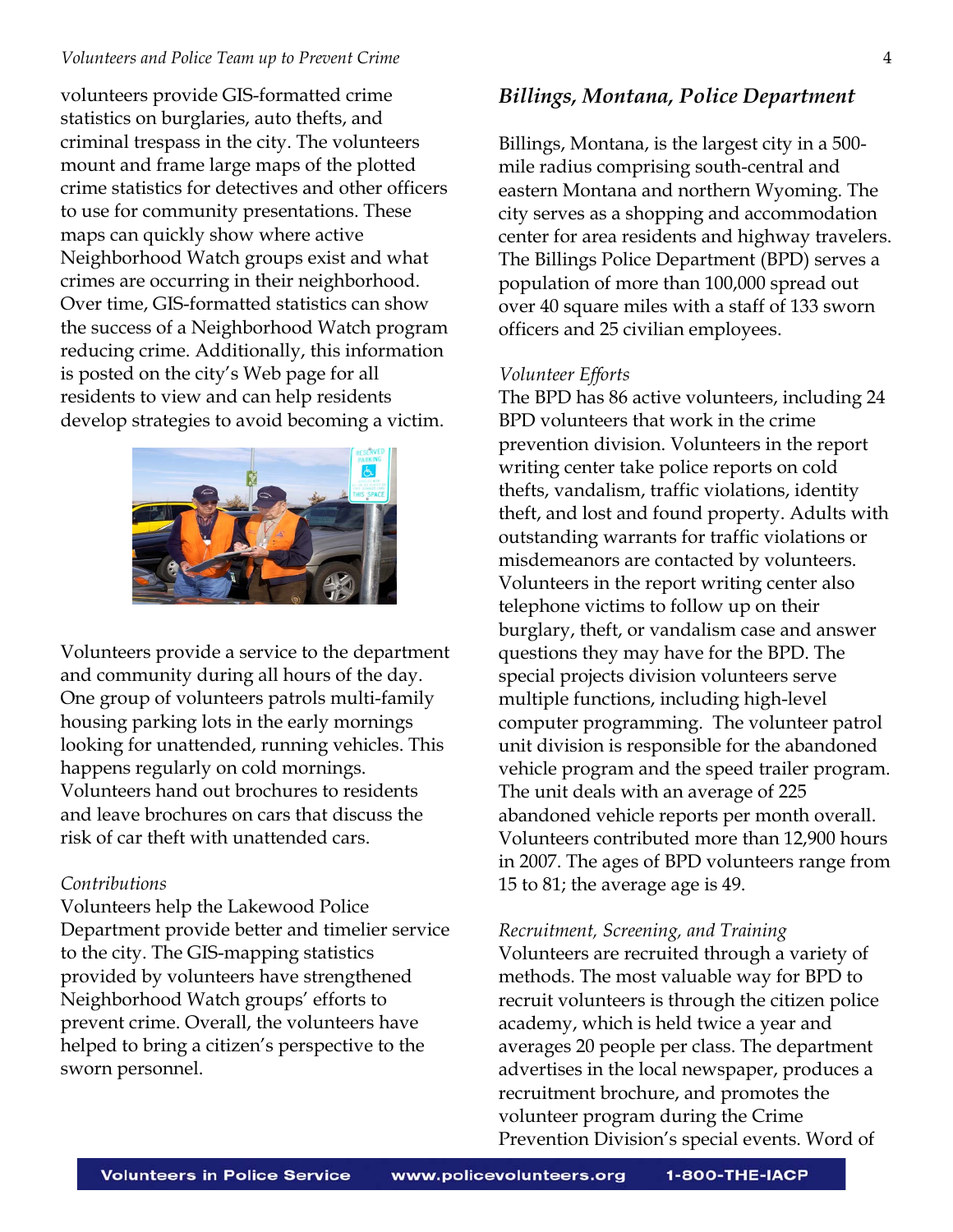mouth recruiting has also been successful.

All prospective volunteers must fill out an application, undergo a criminal record check, which complies with the National Crime Information Center (NCIC), undergo state and local criminal records checks, and provide three references. If the volunteer coordinator is satisfied with the results of a prospective volunteer's initial screening, the individual will be brought in for an interview. Volunteers who are accepted into the volunteer program must sign a contract outlining what they can expect from the BPD and what the BPD expects from them. They are then assigned to a division of the volunteer program according to the department's needs and their interests, skills, and availability.

The amount and type of training for new volunteers depends on the activity to which they are assigned. Some divisions use a group training program while others use a mentorship style of training.



## *Program Activities*

The goal of the Crime Prevention Division is to reduce and prevent incidents of crime in all Billings neighborhoods. Programs include Neighborhood Watch, McGruff House, bicycle registration, Operation Identification, child identification DNA kit, and identity theft prevention. The crime prevention leadership team, consisting of volunteers and employees, serves as an advisory committee for the Crime Prevention Division. The team involved in the planning, implementation, and evaluation of the crime prevention volunteers and activities.

Team members discuss procedures and program goals and help with day-to-day decision making. The success of the crime prevention division is attributed to this team.

A BPD volunteer came up with the idea to have child care centers become a part of the McGruff House program. Twenty-four day care centers now participate. The crime prevention program also publishes a biannual newsletter that informs the 1,700 families participating in Neighborhood Watch and the 65 houses participating in the McGruff House program about current crime prevention activities and hot topics in the community. A biannual meeting is held for the Neighborhood Watch captains and McGruff House participants.

The volunteer program is located in a new Crime Prevention Center that is staffed by three paid employees, one of whom is a crime prevention officer who spends approximately 25% of her time working with the volunteer program. BPD recently renovated the 3,000 square-foot space that was donated by a local mall for the Center. The total cost for renovations was approximately \$150,000; the city of Billings provided \$18,500 and the remaining funds were donated by the community, primarily the construction community. The new space is an operations center for the volunteer program including the Crime Prevention Division. It includes office space for volunteers, a crime prevention store, a training area for crime prevention classes, and meeting space for Neighborhood Watch groups, other community groups, other volunteer program divisions, and the BPD chaplains.

## *Contributions*

The Crime Prevention Center and the work of the volunteers has dramatically increased the number of McGruff Houses in the Billings area by centralizing all the crime prevention resources in a location easily accessible to the community. According to the National Crime